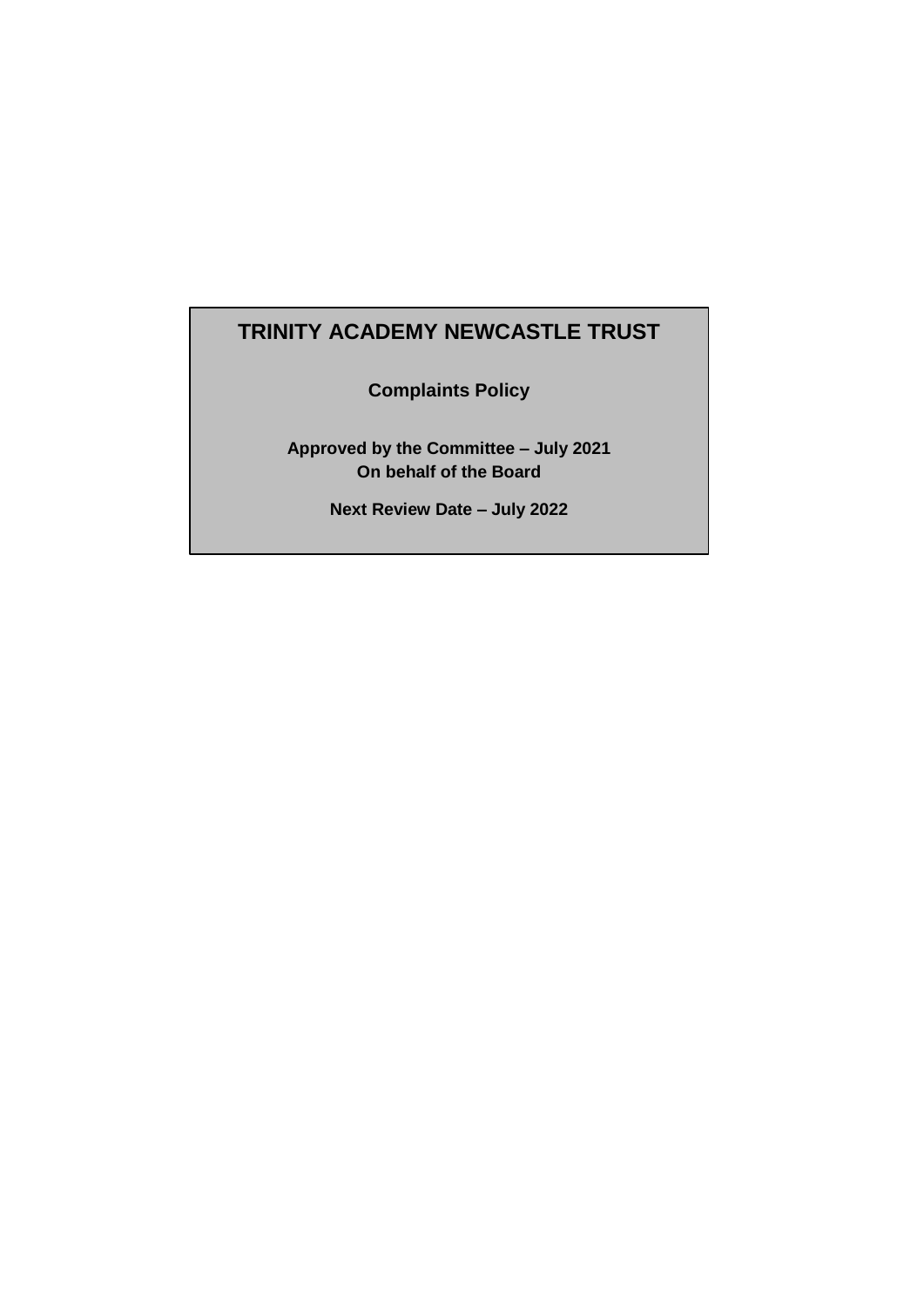### **Who can make a complaint?**

This complaints procedure is not limited to parents or carers of children that are registered at the school. Any person, including members of the public, may make a complaint to Trinity Academy Newcastle Trust (TANMAT) about any provision of facilities or services that we provide. Unless complaints are dealt with under separate statutory procedures (such as appeals relating to exclusions or admissions), we will use this complaints procedure.

### **The difference between a concern and a complaint**

A concern may be defined as '*an expression of worry or doubt over an issue considered to be important for which reassurances are sought'*.

A complaint may be defined as '*an expression of dissatisfaction however made, about actions taken or a lack of action*'.

It is in everyone's interest that concerns and complaints are resolved at the earliest possible stage. Many issues can be resolved informally, without the need to use the formal stages of the complaints procedure. TANMAT takes concerns seriously and will make every effort to resolve the matter as quickly as possible.

If you have difficulty discussing a concern with a particular member of staff, we will respect your views. In these cases, the Chief Executive Officer (CEO) will refer you to another staff member. Similarly, if the member of staff directly involved feels unable to deal with a concern, the CEO will refer you to another staff member. The member of staff may be more senior but does not have to be. The ability to consider the concern objectively and impartially is more important.

We understand however, that there are occasions when people would like to raise their concerns formally. In this case, TANMAT will attempt to resolve the issue internally, through the stages outlined within this complaints procedure.

### **How to raise a concern or make a complaint**

A concern or complaint can be made in person, in writing or by telephone. They may also be made by a third party acting on behalf of a complainant, as long as they have appropriate consent to do so.

Concerns should be raised with either the class teacher or head of school. If the issue remains unresolved, the next step is to make a formal complaint.

Complainants should not approach individual governors to raise concerns or complaints. They have no power to act on an individual basis and it may also prevent them from considering complaints at Stage 2 of the procedure.

Complaints against school staff should be made in the first instance, to the head of school via the school office*.* Please mark them as Private and Confidential.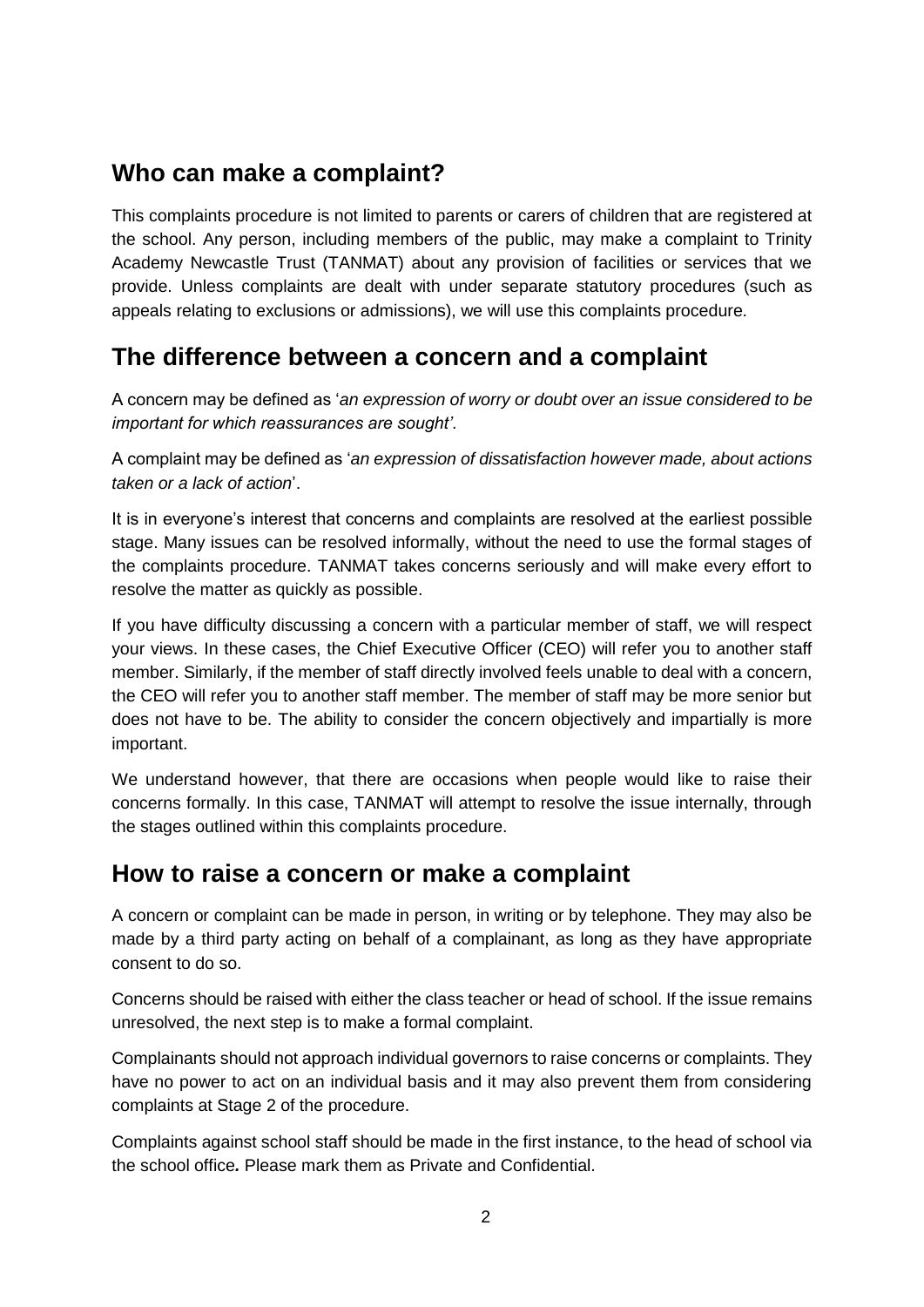Complaints that involve or are about the head of school should be addressed to Peter Carter (the Chair of Board of Directors), via the trust central admin office (Condercum Road, Benwell, Newcastle NE4 8XJ). Please mark them as Private and Confidential.

Complaints about the Chair of the board of directors, any individual trustee or the whole governing body should be addressed to Lucy Middleton (the Governance Professional to the Board of Directors) via the trust central admin office. Please mark them as Private and Confidential.

For ease of use, a template complaint form is included at the end of this procedure. If you require help in completing the form, please contact the school office. You can also ask third party organisations like the Citizens Advice to help you.

In accordance with equality law, we will consider making reasonable adjustments if required, to enable complainants to access and complete this complaints procedure. For instance, providing information in alternative formats, assisting complainants in raising a formal complaint or holding meetings in accessible locations.

# **Anonymous complaints**

We will not normally investigate anonymous complaints. However, the head of school or Chair of Board of Directors, if appropriate, will determine whether the complaint warrants an investigation.

# **Time scales**

You must raise the complaint within three months of the incident or, where a series of associated incidents have occurred, within three months of the last of these incidents. We will consider complaints made outside of this time frame if exceptional circumstances apply.

# **Complaints received outside of term time**

We will consider complaints made outside of term time to have been received on the first school day after the holiday period.

# **Scope of this Complaints Procedure**

This procedure covers all complaints about any provision of community facilities or services by TANMAT other than complaints that are dealt with under other statutory procedures, including those listed below.

| <b>Exceptions</b> |               | Who to contact                                                                 |
|-------------------|---------------|--------------------------------------------------------------------------------|
|                   | Admissions to | Concerns about admissions, statutory assessments of Special Educational Needs, |
|                   | schools       | or school re-organisation proposals should be raised with the relevant Local   |
|                   | Statutory     | Authority i.e. Newcastle or Sunderland if Trinity Academy New Bridge           |
|                   | assessments   |                                                                                |
|                   | of Special    |                                                                                |
|                   | Educational   |                                                                                |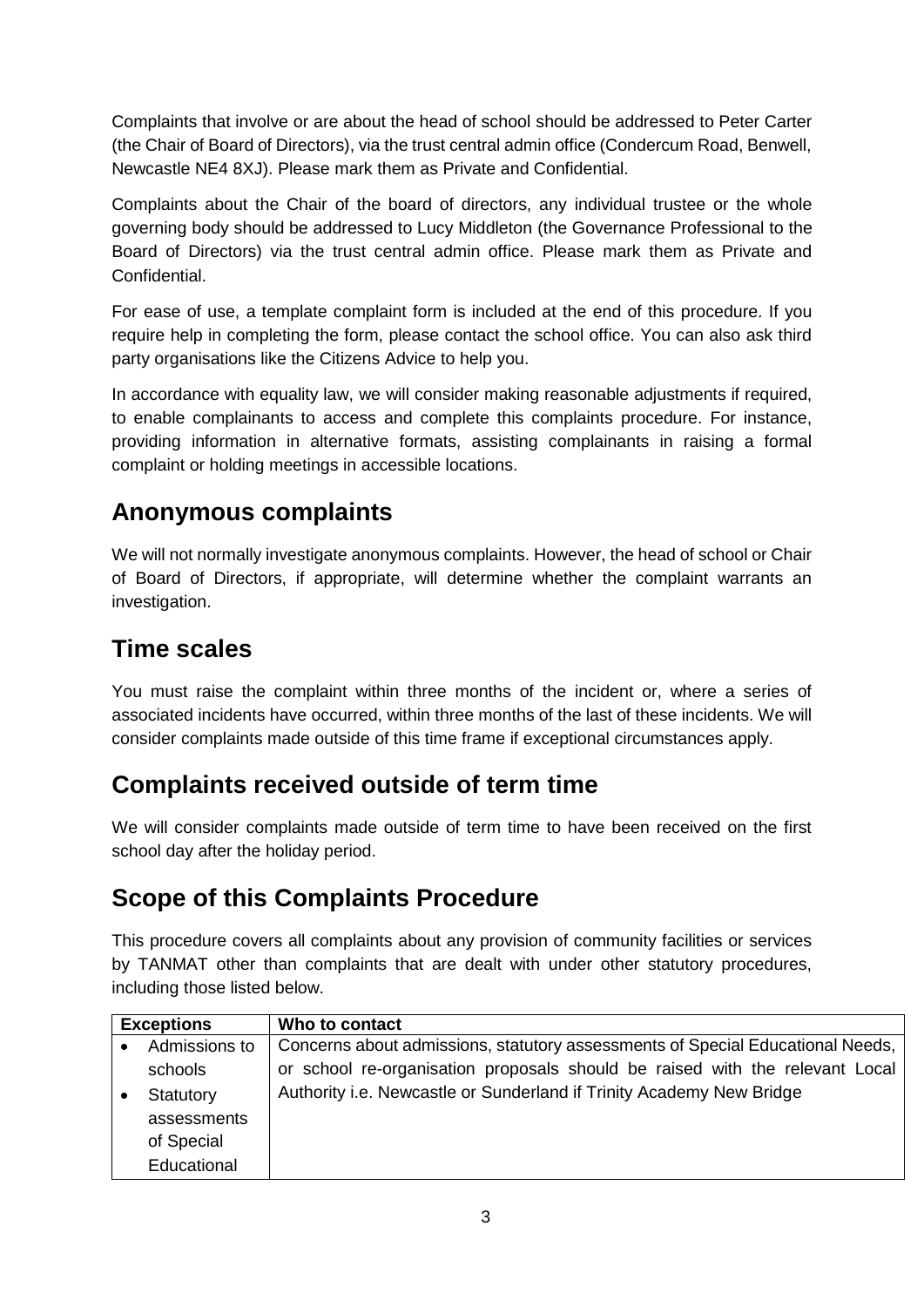| <b>Needs</b><br>School re-<br>organisation<br>proposals                          |                                                                                                                                                                                                                                                                                                                                                                                                                                                                                                                                                                                                                                                                                                                                                                     |
|----------------------------------------------------------------------------------|---------------------------------------------------------------------------------------------------------------------------------------------------------------------------------------------------------------------------------------------------------------------------------------------------------------------------------------------------------------------------------------------------------------------------------------------------------------------------------------------------------------------------------------------------------------------------------------------------------------------------------------------------------------------------------------------------------------------------------------------------------------------|
| <b>Matters likely</b><br>to require a<br>Child<br>Protection<br>Investigation    | Complaints about child protection matters are handled under our child protection<br>and safeguarding policy and in accordance with relevant statutory guidance.<br>If you have serious concerns, you may wish to contact the local authority<br>designated officer (LADO) who has local responsibility for safeguarding or the<br>Multi-Agency Safeguarding Hub (MASH).                                                                                                                                                                                                                                                                                                                                                                                             |
| Exclusion of<br>children from<br>school*                                         | Further information about raising concerns about exclusion can be found at:<br>www.gov.uk/school-discipline-exclusions/exclusions.<br>*complaints about the application of the behaviour policy can be made through the<br>school's complaints procedure.<br>http://trinity.newcastle.sch.uk/media/downloads/public/Behaviour Policy 1819.pdf                                                                                                                                                                                                                                                                                                                                                                                                                       |
| Whistleblowing                                                                   | We have an internal whistleblowing procedure for all our employees, including<br>temporary staff and contractors.<br>http://trinity.newcastle.sch.uk/policies/confidential-reporting-of-concerns-<br>whistleblowing<br>The Secretary of State for Education is the prescribed person for matters relating<br>to education for whistle-blowers in education who do not want to raise matters<br>direct with their employer. Referrals can be made at:<br>www.education.gov.uk/contactus.<br>Volunteer staff who have concerns about our school should complain through the<br>school's complaints procedure. You may also be able to complain direct to the LA<br>or the Department for Education (see link above), depending on the substance of<br>your complaint. |
| <b>Staff</b><br>grievances                                                       | Complaints from staff will be dealt with under the school's internal grievance<br>procedures.                                                                                                                                                                                                                                                                                                                                                                                                                                                                                                                                                                                                                                                                       |
| Staff conduct                                                                    | Complaints about staff will be dealt with under the school's internal disciplinary<br>procedures, if appropriate.<br>Complainants will not be informed of any disciplinary action taken against a staff<br>member as a result of a complaint. However, the complainant will be notified that<br>the matter is being addressed.                                                                                                                                                                                                                                                                                                                                                                                                                                      |
| Complaints<br>about services<br>provided by<br>other<br>providers who<br>may use | Providers should have their own complaints procedure to deal with complaints<br>about service. Please contact them direct.                                                                                                                                                                                                                                                                                                                                                                                                                                                                                                                                                                                                                                          |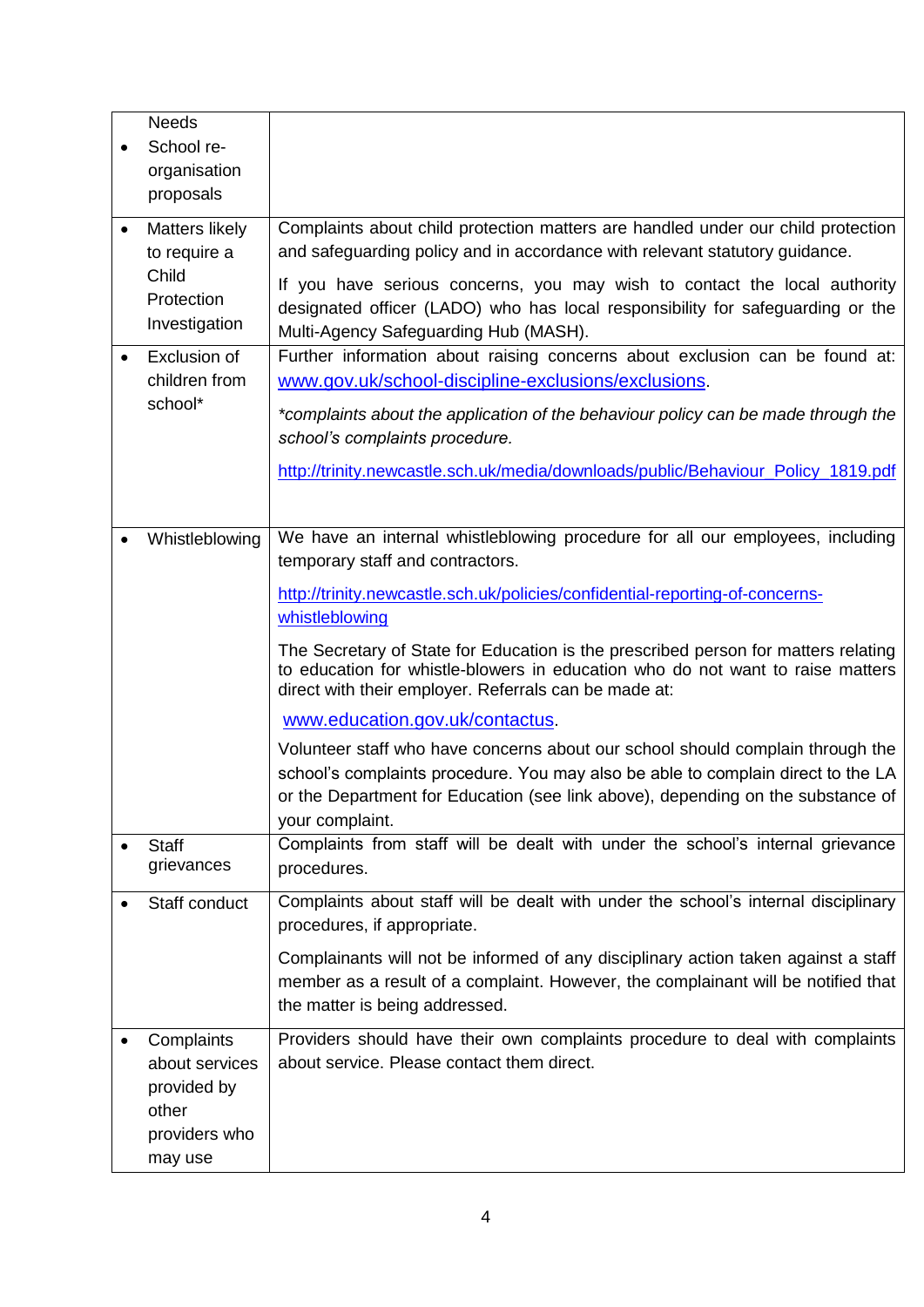| school       |                                                 |
|--------------|-------------------------------------------------|
| premises or  |                                                 |
| facilities   |                                                 |
| National     | Please contact the Department for Education at: |
| Curriculum - | www.education.gov.uk/contactus                  |
| content      |                                                 |

If other bodies are investigating aspects of the complaint, for example the police, local authority (LA) safeguarding teams or Tribunals, this may impact on our ability to adhere to the timescales within this procedure or result in the procedure being suspended until those public bodies have completed their investigations.

If a complainant commences legal action against TANMAT in relation to their complaint, we will consider whether to suspend the complaints procedure in relation to their complaint until those legal proceedings have concluded.

# **Resolving complaints**

At each stage in the procedure, TANMAT wants to resolve the complaint. If appropriate, we will acknowledge that the complaint is upheld in whole or in part. In addition, we may offer one or more of the following:

- an explanation
- an admission that the situation could have been handled differently or better
- an assurance that we will try to ensure the event complained of will not recur
- an explanation of the steps that have been or will be taken to help ensure that it will not happen again and an indication of the timescales within which any changes will be made
- an undertaking to review school policies in light of the complaint
- an apology.

# **Withdrawal of a Complaint**

If a complainant wants to withdraw their complaint, we will ask them to confirm this in writing.

# **Stages of Complaint Procedure**

### **Stage 1**

Formal complaints must be made to the head of school (unless they are about the head of school), via the school office. This may be done in person, in writing (preferably on the Complaint Form), or by telephone.

The head of school will record the date the complaint is received and will acknowledge receipt of the complaint in writing (either by letter or email) within 5 school days.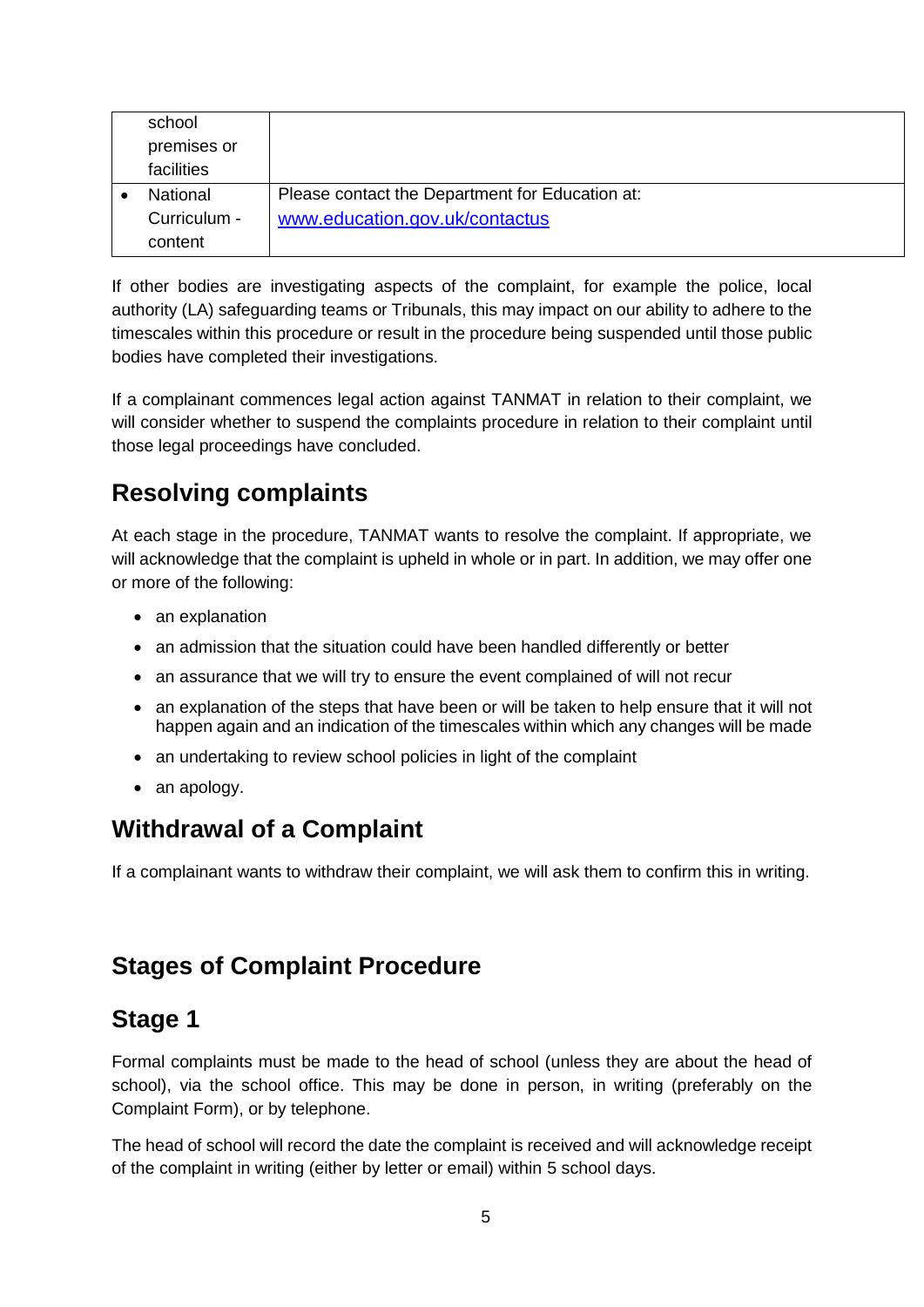Within this response, the head of school will seek to clarify the nature of the complaint, ask what remains unresolved and what outcome the complainant would like to see. The head of school can consider whether a face to face meeting is the most appropriate way of doing this.

*Note: The head of school may delegate the investigation to another member of the school's senior leadership team but not the decision to be taken.*

During the investigation, the head of school (or investigator) will:

- if necessary, interview those involved in the matter and/or those complained of, allowing them to be accompanied if they wish
- keep a written record of any meetings/interviews in relation to their investigation.

At the conclusion of their investigation, the head of school will provide a formal written response within 10 school days of the date of receipt of the complaint.

If the head of school is unable to meet this deadline, they will provide the complainant with an update and revised response date.

The response will detail any actions taken to investigate the complaint and provide a full explanation of the decision made and the reason(s) for it. Where appropriate, it will include details of actions TANMAT will take to resolve the complaint.

The head of school will advise the complainant of how to escalate their complaint should they remain dissatisfied with the outcome of Stage 1.

If the complaint is about the head of school, or a member of the governing body (including the Chair or Vice-Chair), a suitably skilled governor will be appointed to complete all the actions at Stage 1.

Complaints about the head of school or member of the governing body must be made to the Governance Professional, via the trust central admin office.

If the complaint is:

- iointly about the Chair and Vice Chair or
- the entire governing body or
- the majority of the governing body

Stage 1 will be considered by an independent investigator appointed by the governing body. At the conclusion of their investigation, the independent investigator will provide a formal written response.

# **Stage 2**

If the complainant is dissatisfied with the outcome at Stage 1 and wishes to take the matter further, they can escalate the complaint to Stage 2 – a meeting with members of the governing body's complaints committee, which will be formed of the first three, impartial, governors available. This is the final stage of the complaints procedure.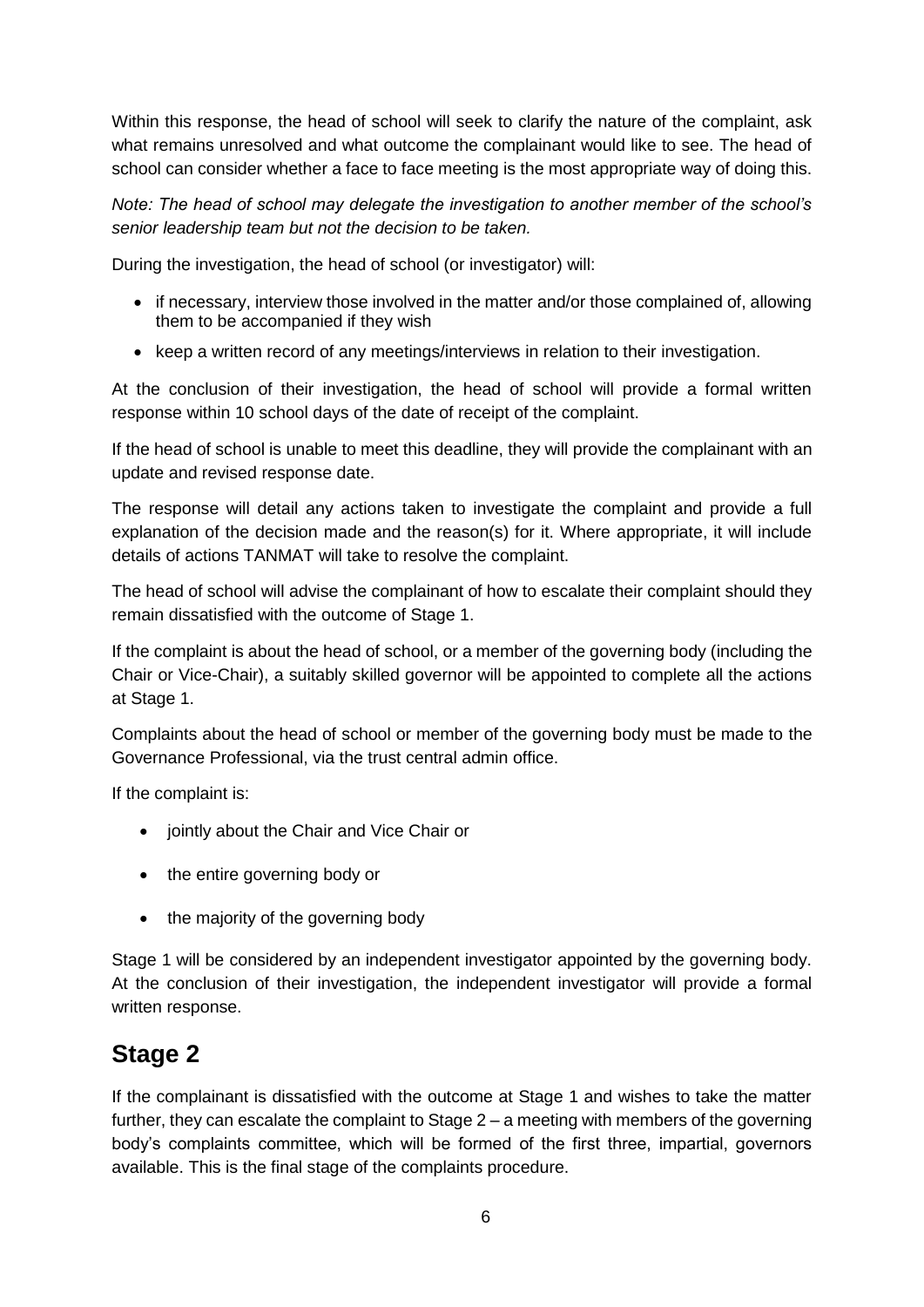A request to escalate to Stage 2 must be made to the Governance Professional, via the trust central admin office, within 10 school days of receipt of the Stage 1 response.

The Governance Professional will record the date the complaint is received and acknowledge receipt of the complaint in writing (either by letter or email) within 5 school days.

Requests received outside of this time frame will only be considered if exceptional circumstances apply.

The Governance Professional will write to the complainant to inform them of the date of the meeting. They will aim to convene a meeting within 30 school days of receipt of the Stage 2 request. If this is not possible, the Governance Professional will provide an anticipated date and keep the complainant informed.

If the complainant rejects the offer of three proposed dates, without good reason, the Governance Professional will decide when to hold the meeting. It will then proceed in the complainant's absence on the basis of written submissions from both parties.

The complaints committee will consist of at least three governors with no prior involvement or knowledge of the complaint. Prior to the meeting, they will decide amongst themselves who will act as the Chair of the Complaints Committee. If there are fewer than three governors from TANMAT available, the Governance Professional will source any additional, independent governors through another local school or through their LA's Governor Services team, in order to make up the committee. Alternatively, an entirely independent committee may be convened to hear the complaint at Stage 2.

The committee will decide whether to deal with the complaint by inviting parties to a meeting or through written representations, but in making their decision they will be sensitive to the complainant's needs.

If the complainant is invited to attend the meeting, they may bring someone along to provide support. This can be a relative or friend. Generally, we do not encourage either party to bring legal representatives to the committee meeting. However, there may be occasions when legal representation is appropriate.

For instance, if a school employee is called as a witness in a complaint meeting, they may wish to be supported by union and/or legal representation.

*Note: Complaints about staff conduct will not generally be handled under this complaints procedure. Complainants will be advised that any staff conduct complaints will be considered under staff disciplinary procedures, if appropriate, but outcomes will not be shared with them.* 

Representatives from the media are not permitted to attend.

At least 20 school days before the meeting, the Governance Professional will:

- confirm and notify the complainant of the date, time and venue of the meeting, ensuring that, if the complainant is invited, the dates are convenient to all parties and that the venue and proceedings are accessible
- request copies of any further written material to be submitted to the committee at least 10 school days before the meeting.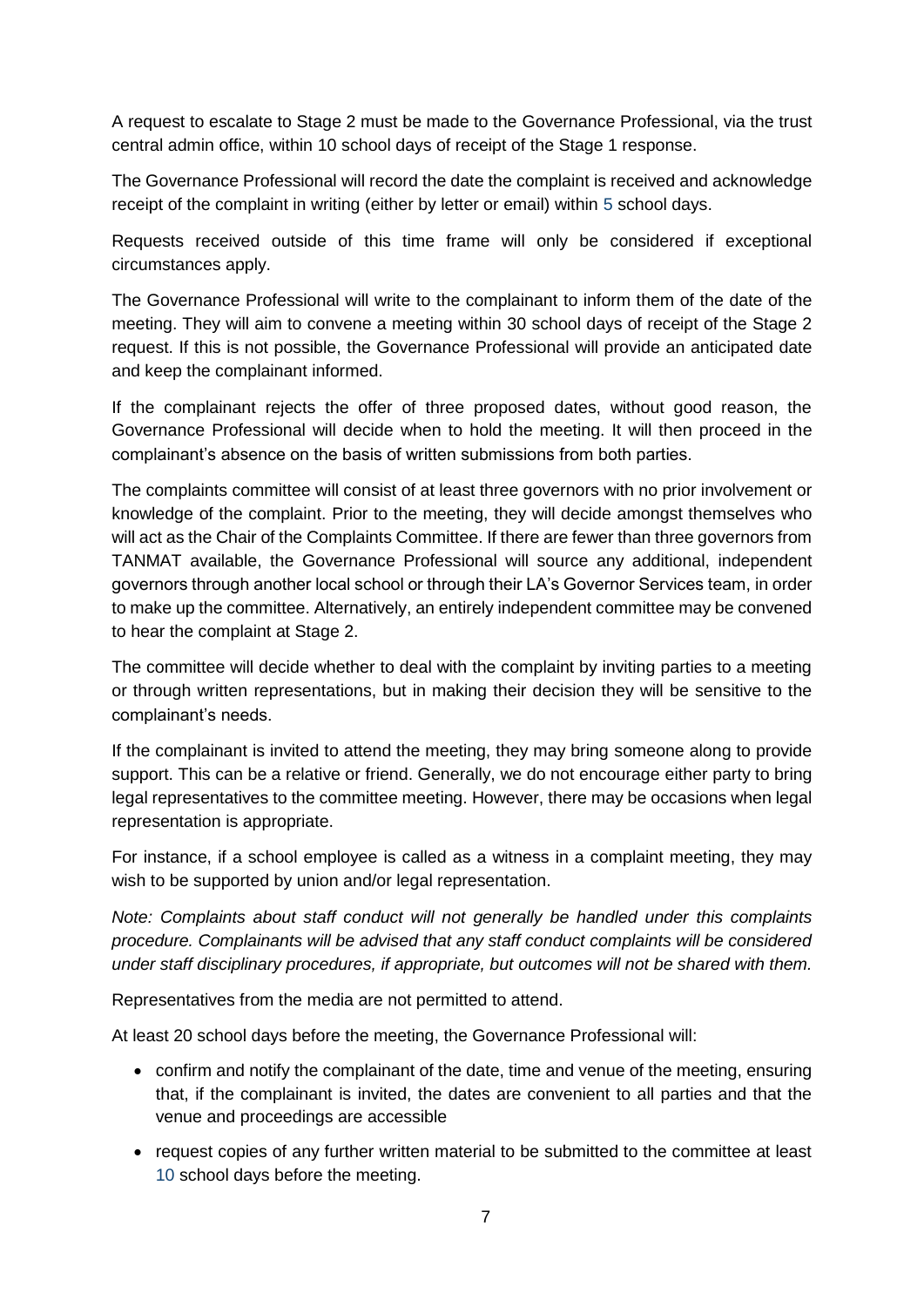Any written material will be circulated to all parties at least 5 school days before the date of the meeting. The committee will not normally accept, as evidence, recordings of conversations that were obtained covertly and without the informed consent of all parties being recorded.

The committee will also not review any new complaints at this stage or consider evidence unrelated to the initial complaint to be included. New complaints must be dealt with from Stage 1 of the procedure.

The meeting will be held in private. Electronic recordings of meetings or conversations are not normally permitted unless a complainant's own disability or special needs require it. Prior knowledge and consent of all parties attending must be sought before meetings or conversations take place. Consent will be recorded in any minutes taken.

The committee will consider the complaint and all the evidence presented. The committee can:

- uphold the complaint in whole or in part
- dismiss the complaint in whole or in part.

If the complaint is upheld in whole or in part, the committee will:

- decide on the appropriate action to be taken to resolve the complaint
- where appropriate, recommend changes to the school's systems or procedures to prevent similar issues in the future.

The Chair of the Committee will provide the complainant and TANMAT with a full explanation of their decision and the reason(s) for it, in writing, within 20 school days.

The letter to the complainant will include details of how to contact the Department for Education if they are dissatisfied with the way their complaint has been handled by TANMAT.

If the complaint is:

- jointly about the Chair and Vice Chair or
- the entire governing body or
- the majority of the governing body

Stage 2 will be heard by a committee of independent governors.

The response will detail any actions taken to investigate the complaint and provide a full explanation of the decision made and the reason(s) for it. Where appropriate, it will include details of actions TANMAT will take to resolve the complaint.

The response will also advise the complainant of how to escalate their complaint should they remain dissatisfied.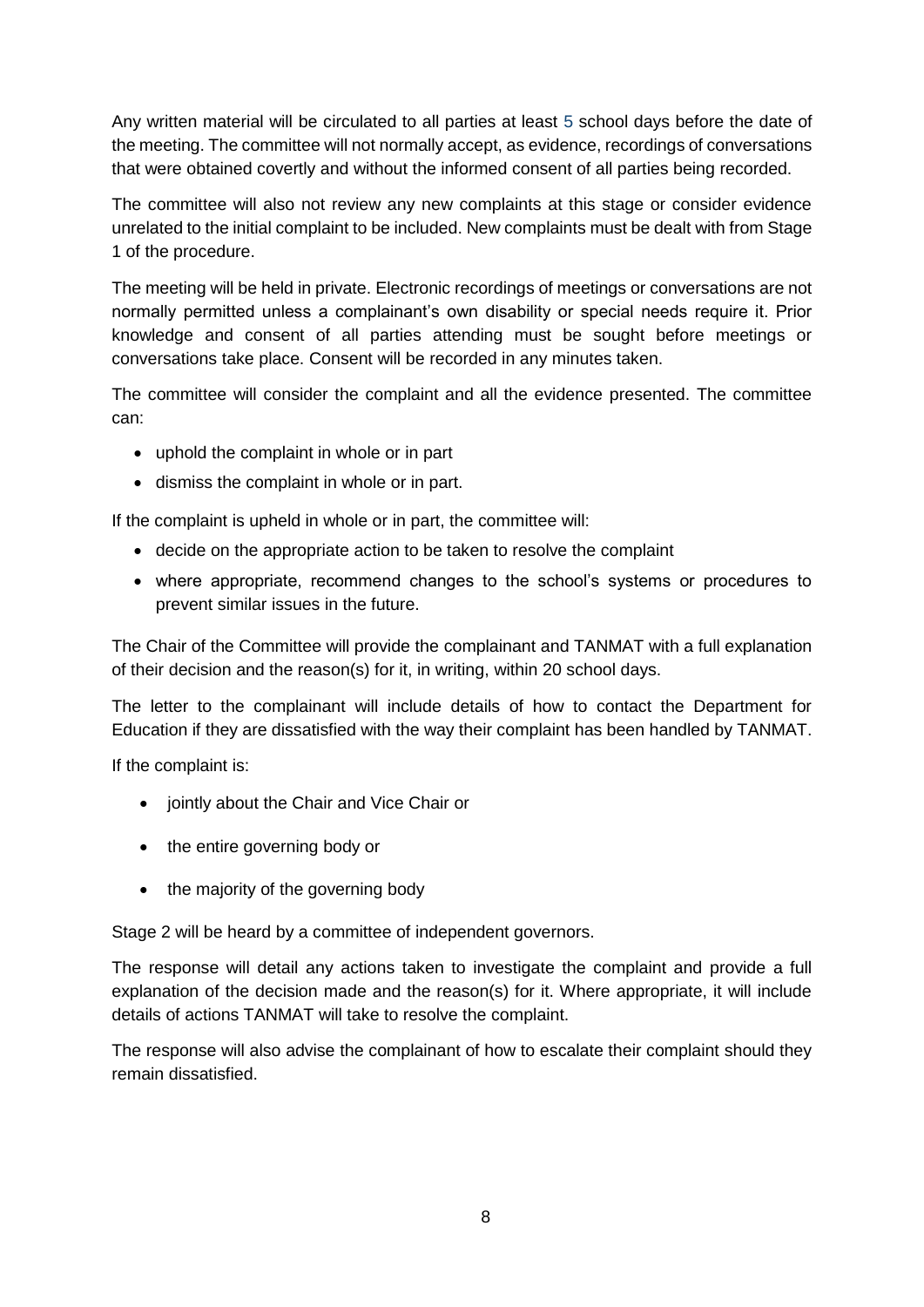### **Next Steps**

If the complainant believes the school did not handle their complaint in accordance with the published complaints procedure or they acted unlawfully or unreasonably in the exercise of their duties under education law, they can contact the Department for Education after they have completed Stage 2.

The Department for Education will not normally reinvestigate the substance of complaints or overturn any decisions made by TANMAT. They will consider whether TANMAT has adhered to education legislation and any statutory policies connected with the complaint.

The complainant can refer their complaint to the Department for Education online at: [www.education.gov.uk/contactus,](http://www.education.gov.uk/contactus) by telephone on: 0370 000 2288 or by writing to:

Department for Education Piccadilly Gate Store Street Manchester M1 2WD.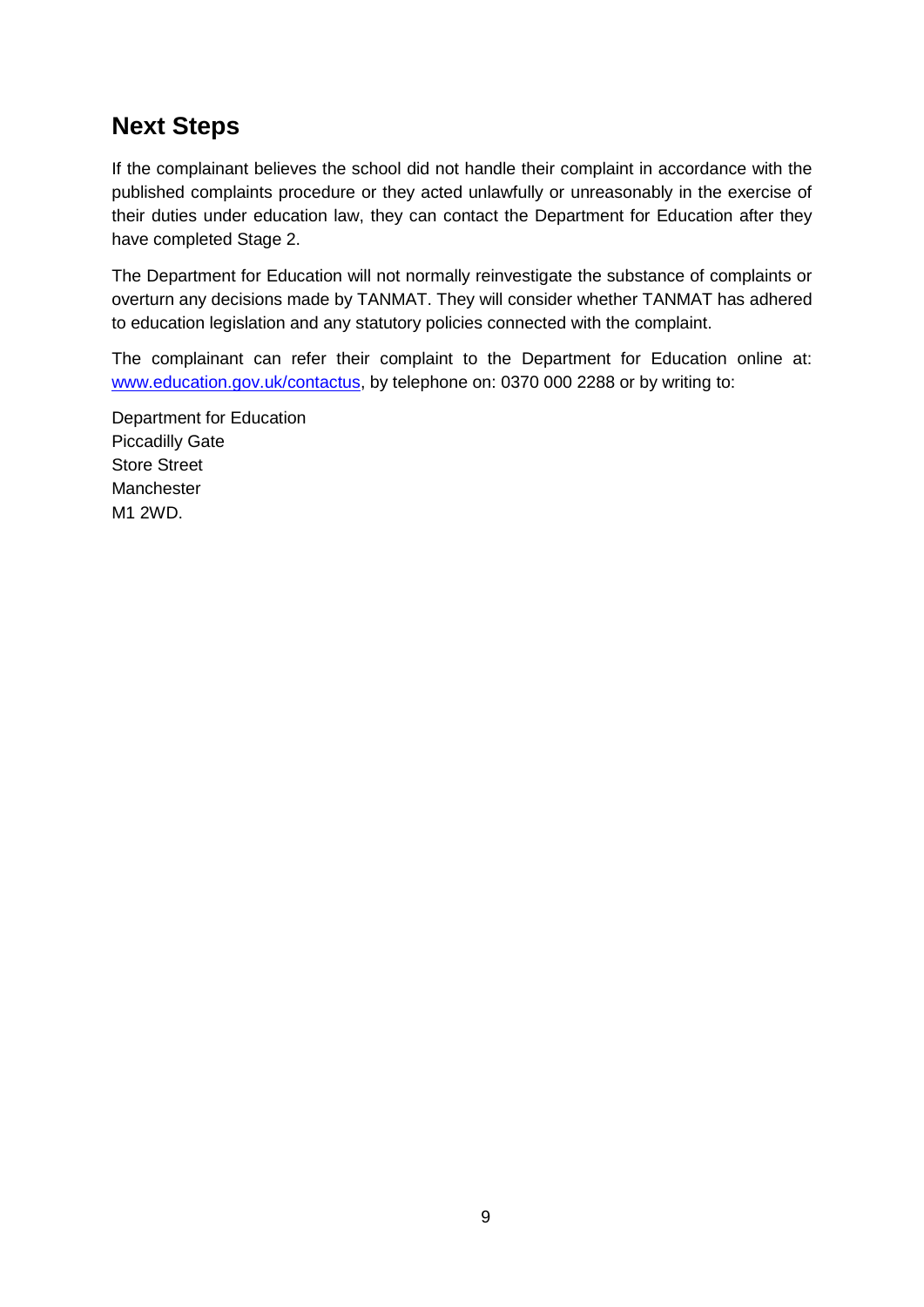# **Complaint Form**

Please complete and return to head of school via the school office (marked private and confidential) who will acknowledge receipt and explain what action will be taken.

| Your name:                                                                                                     |
|----------------------------------------------------------------------------------------------------------------|
| Pupil's name (if relevant):                                                                                    |
| Your relationship to the pupil (if relevant):                                                                  |
| Address:                                                                                                       |
|                                                                                                                |
| Postcode:<br>Day time telephone number:<br><b>Evening telephone number:</b>                                    |
| Please give details of your complaint, including whether you have spoken to anybody at<br>the school about it. |
|                                                                                                                |
|                                                                                                                |
|                                                                                                                |
|                                                                                                                |
|                                                                                                                |
|                                                                                                                |
|                                                                                                                |
|                                                                                                                |
|                                                                                                                |
|                                                                                                                |
|                                                                                                                |
|                                                                                                                |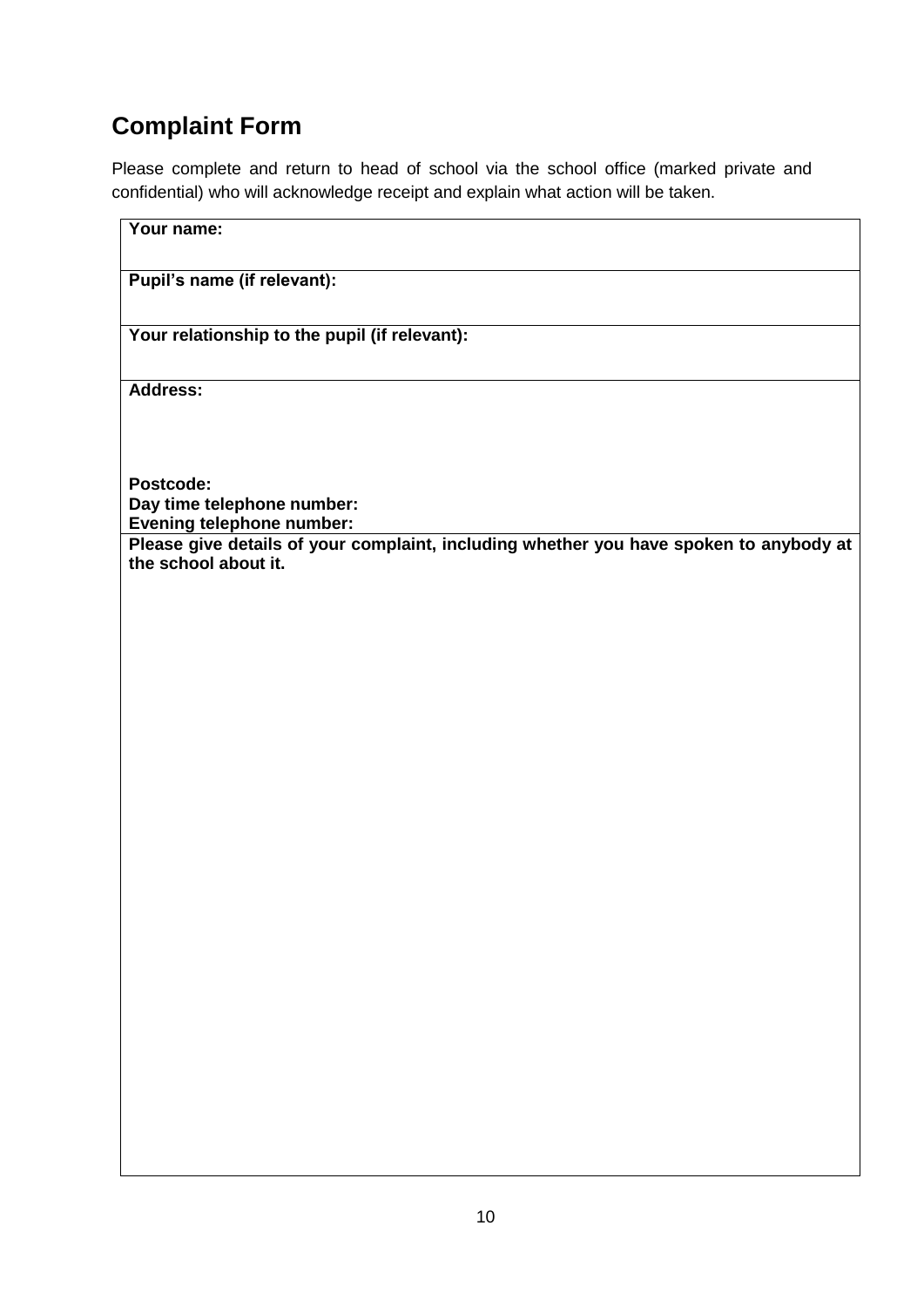| What actions do you feel might resolve the problem at this stage? |
|-------------------------------------------------------------------|
|                                                                   |
|                                                                   |
|                                                                   |
|                                                                   |
|                                                                   |
|                                                                   |
|                                                                   |
|                                                                   |
|                                                                   |
|                                                                   |
|                                                                   |
|                                                                   |
| Are you attaching any paperwork? If so, please give details.      |
|                                                                   |
|                                                                   |
|                                                                   |
|                                                                   |
|                                                                   |
|                                                                   |
|                                                                   |
|                                                                   |
|                                                                   |
|                                                                   |
| Signature:                                                        |
| Date:                                                             |
| <b>Official use</b>                                               |
|                                                                   |
| Date acknowledgement sent:                                        |
| By who:                                                           |
|                                                                   |
| <b>Complaint referred to:</b>                                     |
|                                                                   |
|                                                                   |
|                                                                   |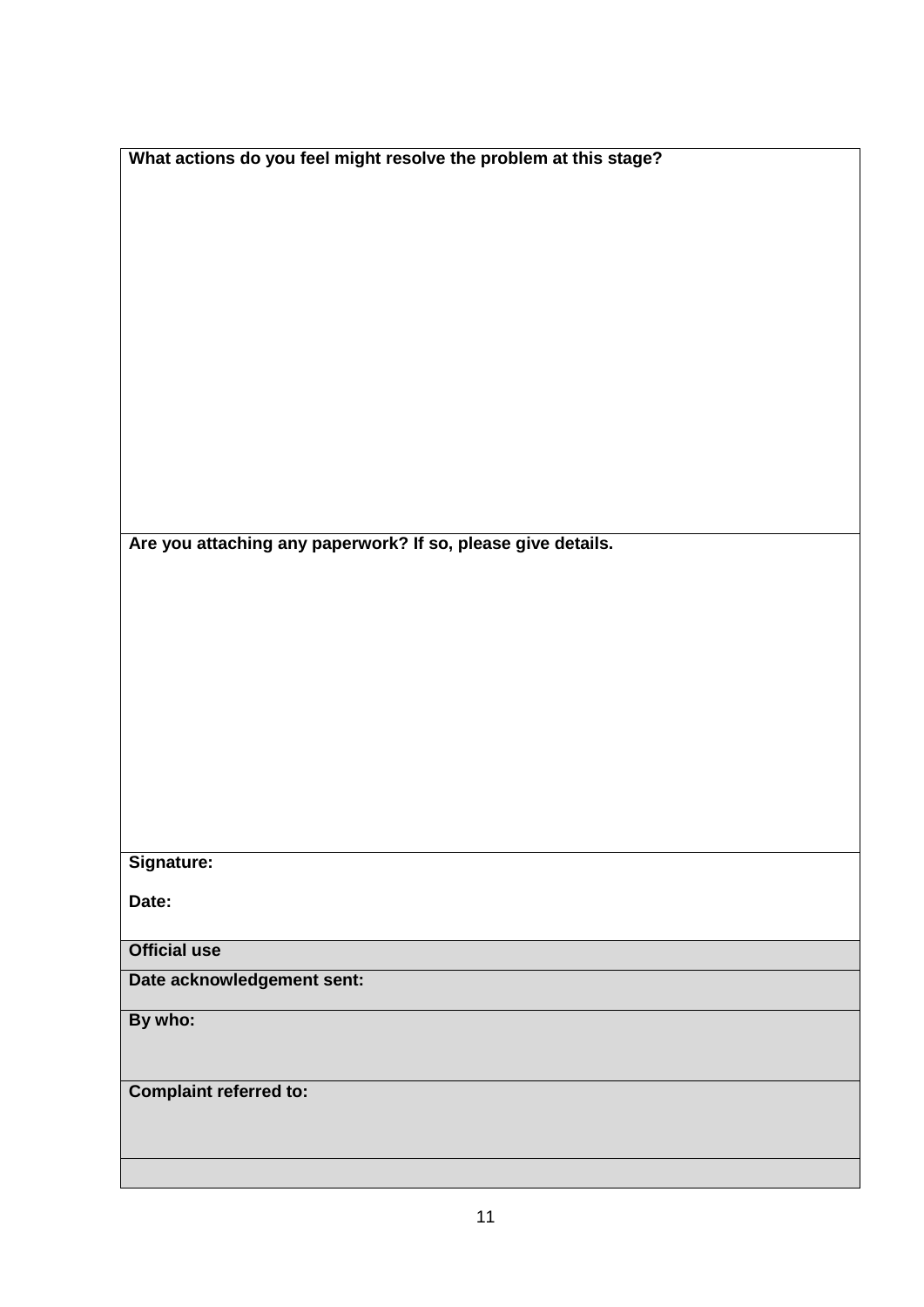# **Roles and Responsibilities**

#### **Complainant**

The complainant will receive a more effective response to the complaint if they:

- explain the complaint in full as early as possible
- co-operate with the school in seeking a solution to the complaint
- respond promptly to requests for information or meetings or in agreeing the details of the complaint
- ask for assistance as needed
- treat all those involved in the complaint with respect
- refrain from publicising the details of their complaint on social media and respect confidentiality.

#### **Investigator**

The investigator's role is to establish the facts relevant to the complaint by:

- providing a comprehensive, open, transparent and fair consideration of the complaint through:
	- $\circ$  Sensitive and thorough interviewing of the complainant to establish what has happened and who has been involved
	- o Interviewing staff and children/young people and other people relevant to the complaint
	- o Consideration of records and other relevant information
	- o Analysing information
- liaising with the complainant and the complaints co-ordinator as appropriate to clarify what the complainant feels would put things right.

The investigator should:

- Conduct interviews with an open mind and be prepared to persist in the questioning
- Keep notes of interviews or arrange for an independent note taker to record minutes of the meeting
- Ensure that any papers produced during the investigation are kept securely pending any appeal
- Be mindful of the timescales to respond
- Prepare a comprehensive report for the head of school or complaints committee that sets out the facts, identifies solutions and recommends courses of action to resolve problems.

The head of school or complaints committee will then determine whether to uphold or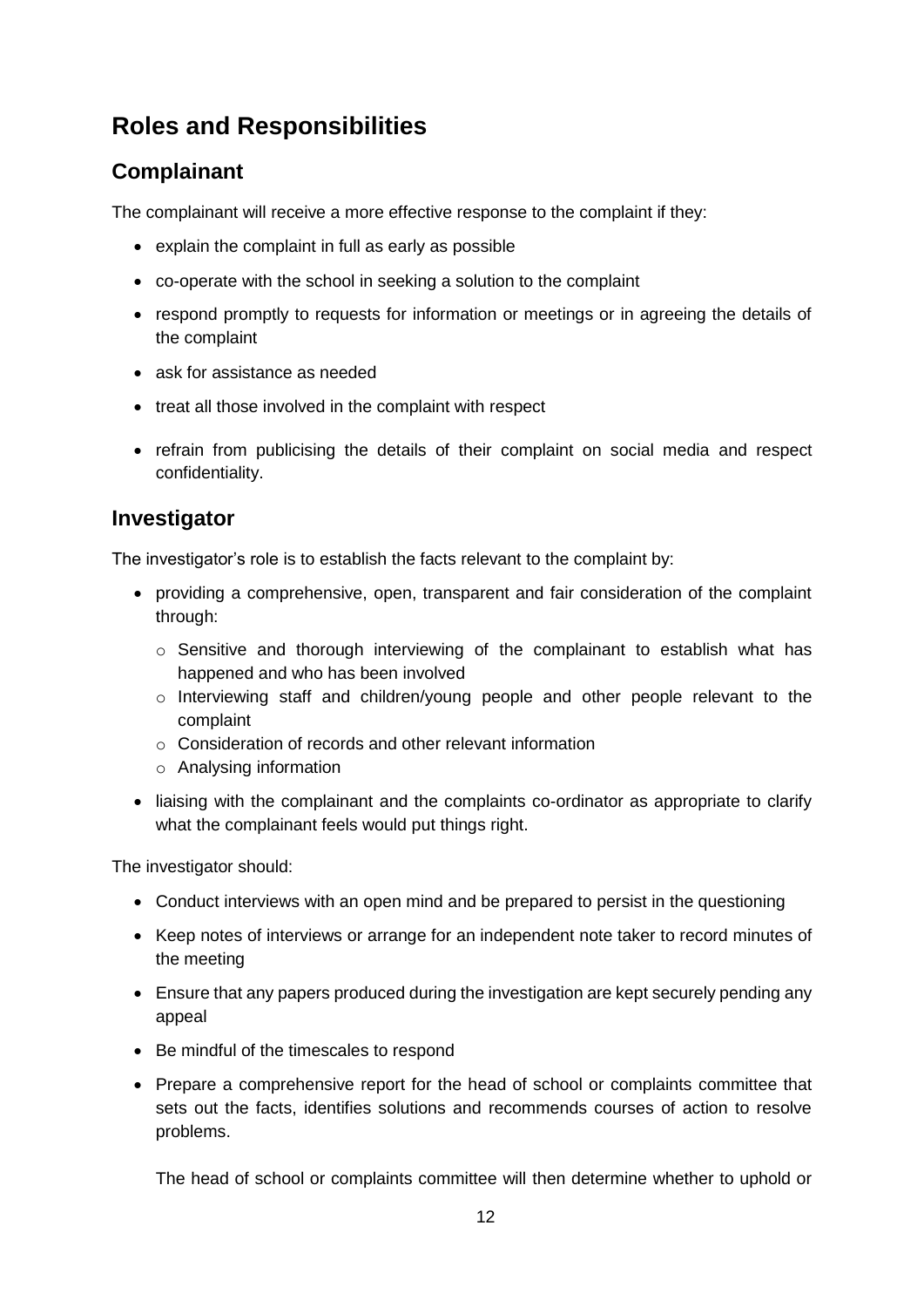dismiss the complaint and communicate that decision to the complainant, providing the appropriate escalation details.

#### **Complaints Co-ordinator (assigned by the trust)**

The complaints co-ordinator should:

- Ensure that the complainant is fully updated at each stage of the procedure
- Liaise with staff members, head of school, chair of board of directors, Governance Professional and las (if appropriate) to ensure the smooth running of the complaints procedure
- Be aware of issues regarding:
	- o Sharing third party information
	- $\circ$  Additional support. This may be needed by complainants when making a complaint including interpretation support or where the complainant is a child or young person
- Keep records.

#### **Governance Professional to the Governing Body**

The Governance Professional is the contact point for the complainant and the committee and should:

- Ensure that all people involved in the complaint procedure are aware of their legal rights and duties, including any under legislation relating to school complaints, education law, the Equality Act 2010, the Freedom of Information Act 2000, the Data Protection Act (DPA) 2018 and the General Data Protection Regulations (GDPR)
- Set the date, time and venue of the meeting, ensuring that the dates are convenient to all parties (if they are invited to attend) and that the venue and proceedings are accessible
- Collate any written material relevant to the complaint (for example; stage 1 paperwork, school and complainant submissions) and send it to the parties in advance of the meeting within an agreed timescale
- Record the proceedings
- Circulate the minutes of the meeting
- Notify all parties of the committee's decision.

#### **Committee Chair**

The committee's chair, who is nominated in advance of the complaint meeting, should ensure that:

Both parties are asked (via the Governance Professional) to provide any additional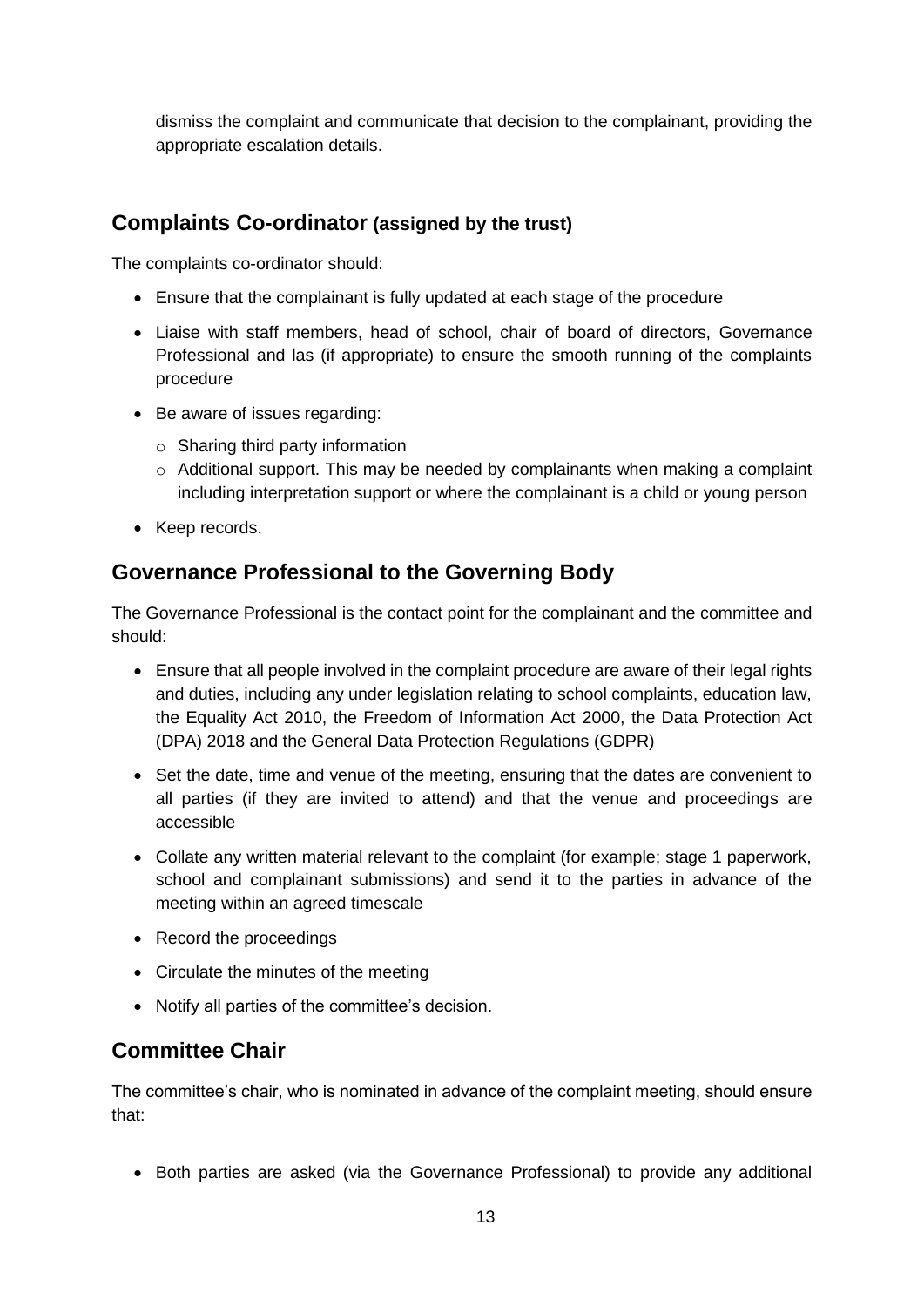information relating to the complaint by a specified date in advance of the meeting

- The meeting is conducted in an informal manner, is not adversarial, and that, if all parties are invited to attend, everyone is treated with respect and courtesy
- Complainants who may not be used to speaking at such a meeting are put at ease. This is particularly important if the complainant is a child/young person
- The remit of the committee is explained to the complainant
- Written material is seen by everyone in attendance, provided it does not breach confidentiality or any individual's rights to privacy under the DPA 2018 or GDPR.

If a new issue arises it would be useful to give everyone the opportunity to consider and comment upon it; this may require a short adjournment of the meeting

- Both the complainant and the school are given the opportunity to make their case and seek clarity, either through written submissions ahead of the meeting or verbally in the meeting itself
- The issues are addressed
- Key findings of fact are made
- The committee is open-minded and acts independently
- No member of the committee has an external interest in the outcome of the proceedings or any involvement in an earlier stage of the procedure
- The meeting is minuted
- They liaise with the Governance Professional and the complaints co-ordinator assigned.

#### **Committee Member**

Committee members should be aware that:

The meeting must be independent and impartial, and should be seen to be so

No governor may sit on the committee if they have had a prior involvement in the complaint or in the circumstances surrounding it.

 The aim of the meeting should be to resolve the complaint and achieve reconciliation between the school and the complainant

We recognise that the complainant might not be satisfied with the outcome if the meeting does not find in their favour. It may only be possible to establish the facts and make recommendations.

Many complainants will feel nervous and inhibited in a formal setting

Parents/carers often feel emotional when discussing an issue that affects their child.

 Extra care needs to be taken when the complainant is a child/young person and present during all or part of the meeting

Careful consideration of the atmosphere and proceedings should ensure that the child/young person does not feel intimidated.